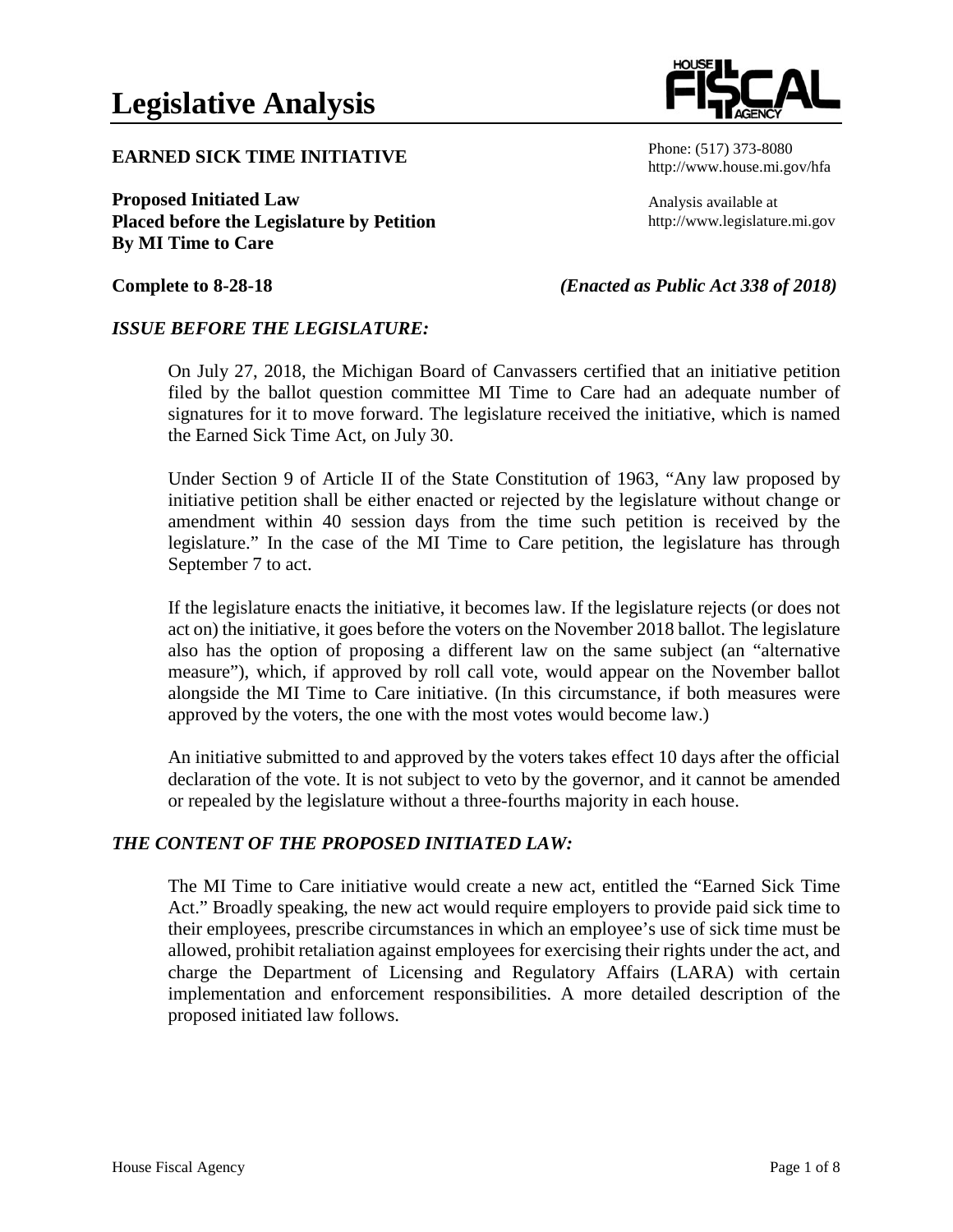## **Earned sick time and its accrual**

The initiative would require an *employer* to provide earned sick time to each of its employees in this state at the rate of one hour of paid sick time for every 30 hours worked.<sup>[1](#page-1-0)</sup>

*Employer* would mean any person, firm, business, corporation, limited liability company, nonprofit agency, educational institution, or government entity (except for the federal government) that employs one or more individuals.

In general, employees could not use more than 72 hours of paid sick time in a year unless allowed to use more by their employer.

However, employees of a *small business* could not use more than 40 hours of paid sick time in a year unless allowed to use more by their employer. If a small business employee had accrued over 40 hours of earned sick time in a calendar year, he or she could use an additional 32 hours of unpaid sick time after reaching the annual 40-hour cap on paid sick time use. The employee must be able to use paid sick time before unpaid time.

*Small business* would mean an employer that has no more than nine employees (including part-time, temporary, and leased employees) in a given week and that did not have more than nine employees during any 20 or more calendar workweeks in the current or prior calendar year.

An employer could not require an employee to find a replacement worker as a condition for using sick time.

Earned sick time would be paid at an employee's normal hourly wage. If an employee's wages vary, then his or her "normal hourly wage" would be averaged from his or her wages from the pay period just before the one in which the sick time is used.

Sick time could be used as it accrues; however, employers could require new employees hired after April 1, 2019 to wait until the ninetieth calendar day after their hire date before using it.

Sick time earned by an employee would carry forward from year to year. An employee who changed jobs with the same employer would retain the sick time he or she had previously accrued, as would a retained employee of an employer that is succeeded, bought, or taken over by a successor employer. An employee who leaves an employer but is rehired within six months would be credited with the sick time he or she had accrued before leaving.

Employers that provide paid leave (e.g., vacation days, personal days, or other paid time off) that is accrued at the same rate and in at least the same amounts, and that may be used for the same purposes, as required for earned sick time under the initiative would be considered to be in compliance with the requirements described above.

<span id="page-1-0"></span><sup>&</sup>lt;sup>1</sup> For instance, an employee who worked a 40-hour week for all 52 weeks of the year would accrue about 69 hours of sick time—a little less than nine 8-hour days.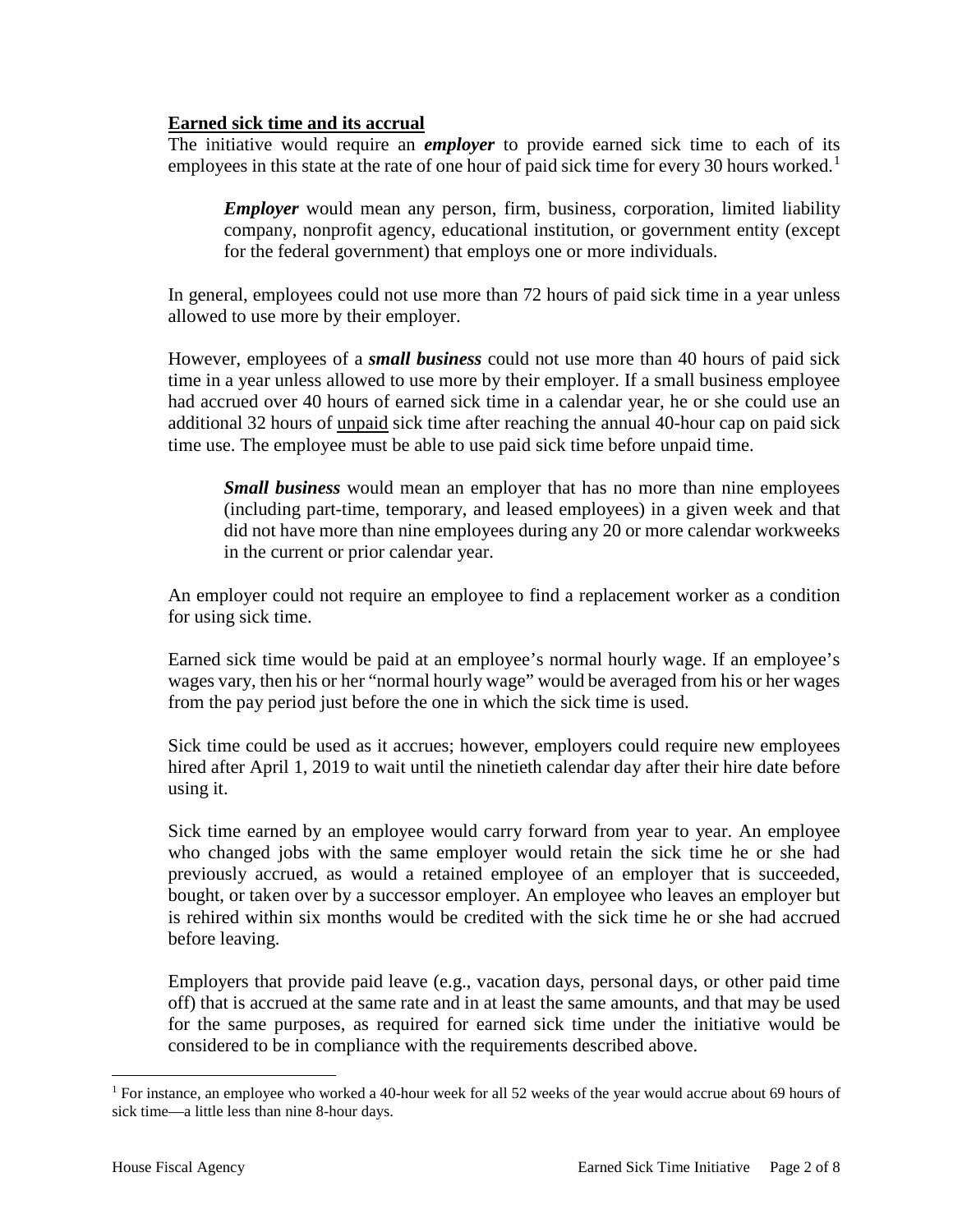## **Using earned sick time**

An employer would be required to allow the use of earned sick time for any of the following:

- A mental or physical illness, injury, or condition of an employee or his or her *family member*.
- The medical diagnosis, care, or treatment of an employee or family member.
- Preventative medical care for an employee or family member.
- If an employee or his or her family member is a victim of domestic violence or sexual assault:
	- o Medical care or counseling for physical or psychological injury or disability.
	- o To relocate due to the domestic violence or sexual assault.
	- o To obtain services from a victim services organization.
	- o To obtain legal services or to participate in any criminal or civil proceedings related to the domestic violence or sexual assault.
- Meetings at a child's school or place of care regarding the child's health or the effects of domestic violence or sexual assault on the child.
- Cases in which an employee's place of work or a child's school or place of care is closed due to a public health emergency.
- Cases in which a public health authority or health care provider has determined that an employee or family member could pose a health threat to others due to his or her exposure to a communicable disease.

*Family member* would mean an employee's spouse, *domestic partner*, child, ward, parent, guardian, sibling, grandparent, or grandchild or any other individual related by blood or affinity whose close association with the employee is the equivalent of a family relationship. It would include a domestic partner's parent or child.

*Domestic partner* would mean an adult in a committed relationship with an adult employee such that the two individuals share responsibility for a significant measure of each other's common welfare. A relationship given legal recognition in the United States as a marriage or analogous relationship, such as a civil union, would be considered a committed relationship for purposes of this definition.

An employer could require an employee to provide up to 7 days' advance notice of the need to use sick time if that need is foreseeable. In cases where the need to use sick time is not foreseeable, an employer could require that notice be given as soon as is practicable.

For sick time use of more than three days in a row, an employer could require *reasonable documentation* that the use was for an allowable purpose as described above, but could not hold up any sick time on the basis of waiting for documentation. The employer would be responsible for any costs incurred by the employee in obtaining the documentation. An employer could not require that the documentation explain the nature of the illness or the details of any domestic violence or sexual assault, beyond verifying that the sick time use was for a purpose allowed above. An employer would also have to keep confidential any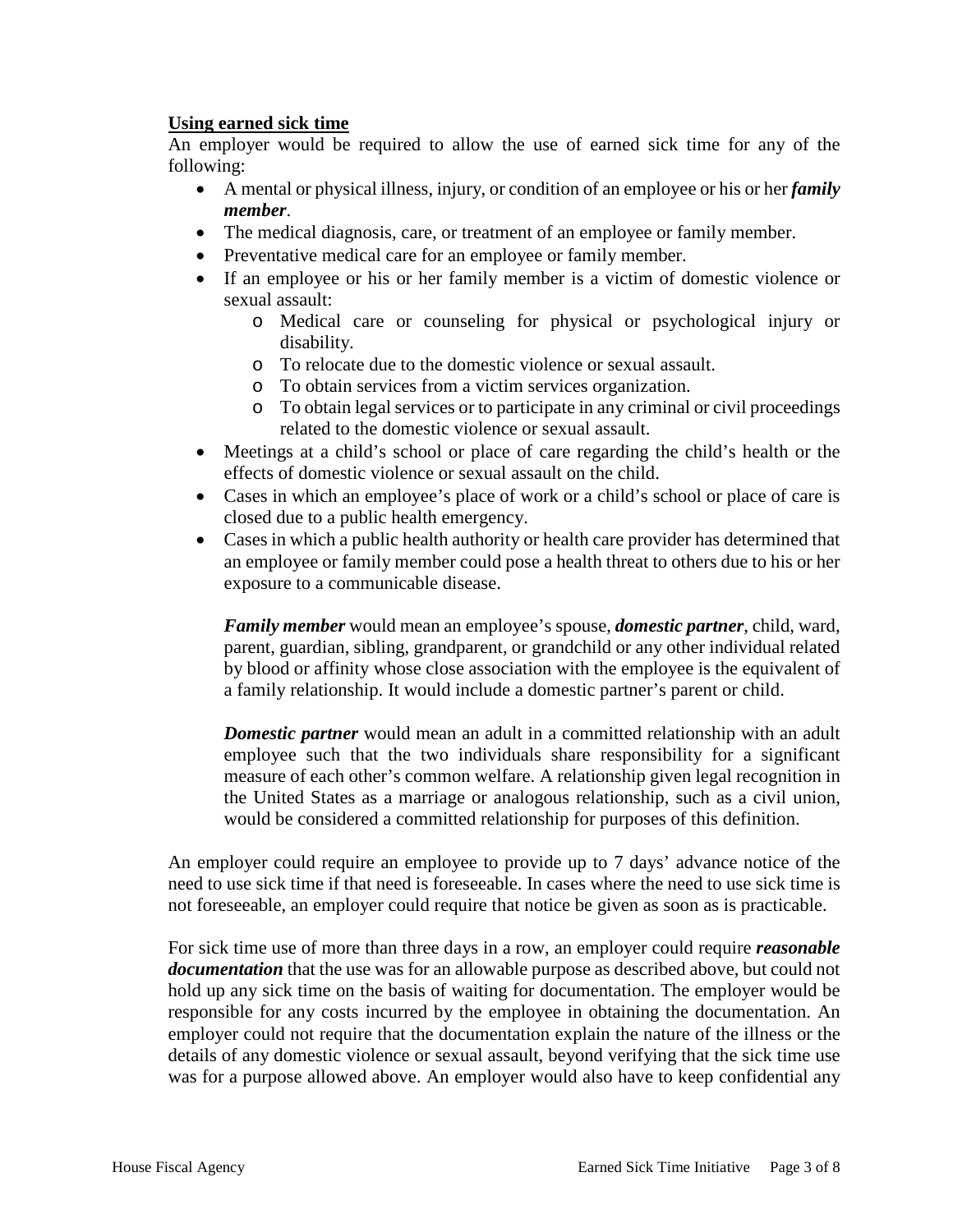health information or information pertaining to domestic violence or sexual assault conveyed in the documentation.

*Reasonable documentation*, for the purposes described above, could include an indication signed by a health care professional, such as a nurse, doctor, or certified midwife, that earned sick time use is or was necessary for the employee or for his or her family member. In cases of domestic violence or sexual assault, reasonable documentation could include a police report, a signed statement from an advocate indicating that the employee or his or her family member is receiving services from a victim services organization, or a court document indicating that the employee or family member is involved in a legal action related to domestic violence or sexual assault.

## **Retaliatory personnel action**

The act would prohibit a person from interfering with, restraining, or denying the exercise or attempted exercise of any right protected under the act, such as the right to use earned sick time under the act; the right to file a complaint or inform another person regarding an employer's alleged violation of the act; the right to cooperate with LARA in its investigation of an alleged violation of the act; and the right to inform others of their rights under the act.

An employer would also be prohibited from taking *retaliatory personnel action* or discriminating against an employee because the employee exercised a right protected under the act.

*Retaliatory personnel action* would include a threat, discharge, suspension, demotion, reduction of hours, or other adverse action against an employee or former employee; sanctions against an employee who is a recipient of public benefits; or interference with, or punishment for, an individual's participation in an investigation, proceeding, or hearing under the act.

The protections described above would extend to an individual who alleges a violation of the act mistakenly but in good faith.

The act would establish a rebuttable presumption of a violation of the above prohibitions if an employer takes adverse personnel action against an individual within 90 days after that individual does any of the following:

- Files a complaint with LARA or with a court alleging a violation of the act.
- Informs another person about an employer's alleged violation of the act.
- Cooperates with LARA or another person in investigating or prosecuting an alleged violation of the act.
- Opposes a policy, practice, or act that is prohibited under the act.
- Informs another individual of his or her rights under the act.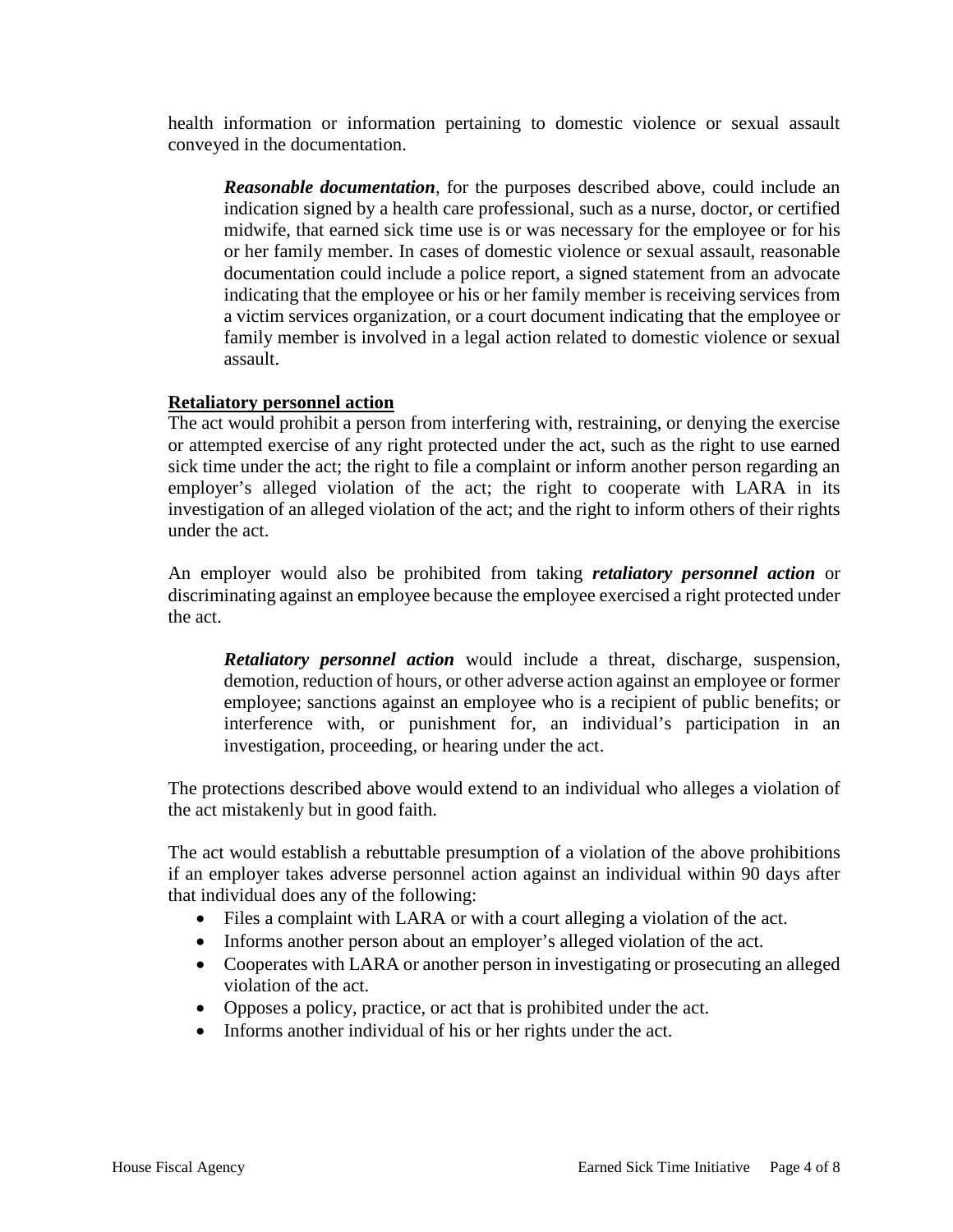## **Employer records**

An employer would have to retain, for at least three years, records documenting the hours worked and earned sick time taken by its employees. Employers would be required to allow LARA access to these records, with appropriate notice and at a mutually agreeable time, so that LARA can monitor compliance with the act.

In a dispute as to whether an employer has violated an employee's right to earned sick time under the act, if the employer either does not maintain or retain adequate records documenting the employee's hours worked and sick time taken or does not allow LARA reasonable access to those records, then there would be a presumption that the employer has violated the act. This presumption could be rebutted only by clear and convincing evidence.

## **Violations and remedies**

An employee affected by an employer's violation of the act could do either of the following within three years after the date of the violation or the date the employee learned of the violation, whichever is later:

- File a claim with LARA. LARA would be required to investigate a claim filed with it under this provision.
- Bring a civil action for appropriate relief, such as payment for used earned sick time, rehiring or reinstatement to his or her previous job, payment of back wages, or reestablishment of wrongly denied benefits, as well as damages, costs, and attorney fees as allowed by the court.

The director of LARA would be responsible for enforcing the provisions of the act, and to that end would have to establish a system for receiving and investigating complaints in a timely manner. Any person alleging a violation of the act would have the right to file a complaint with LARA. LARA would have to take the greatest care possible to keep confidential the name and other identifying information of the employee or other individual reporting a violation of the act.

Upon receiving a complaint alleging a violation of the act, LARA would have to investigate the complaint and attempt to resolve it through mediation or other means. LARA would have to keep complainants notified as to the status of their complaint and any investigation resulting from it.

If LARA determined that a violation had occurred, it would have to issue to the violator a notice of violation and the relief required. Notices of violation would have to be in a form prescribed by LARA and include any method of appealing LARA's decision.

LARA would have the power to impose penalties and to grant an employee or former employee appropriate relief, including payment of sick time improperly withheld, payment of damages, payment of back pay, and reinstatement in the case of job loss.

In cases where the director of LARA has determined that there is reasonable cause to believe that an employer violated the act and LARA is unable to obtain the employer's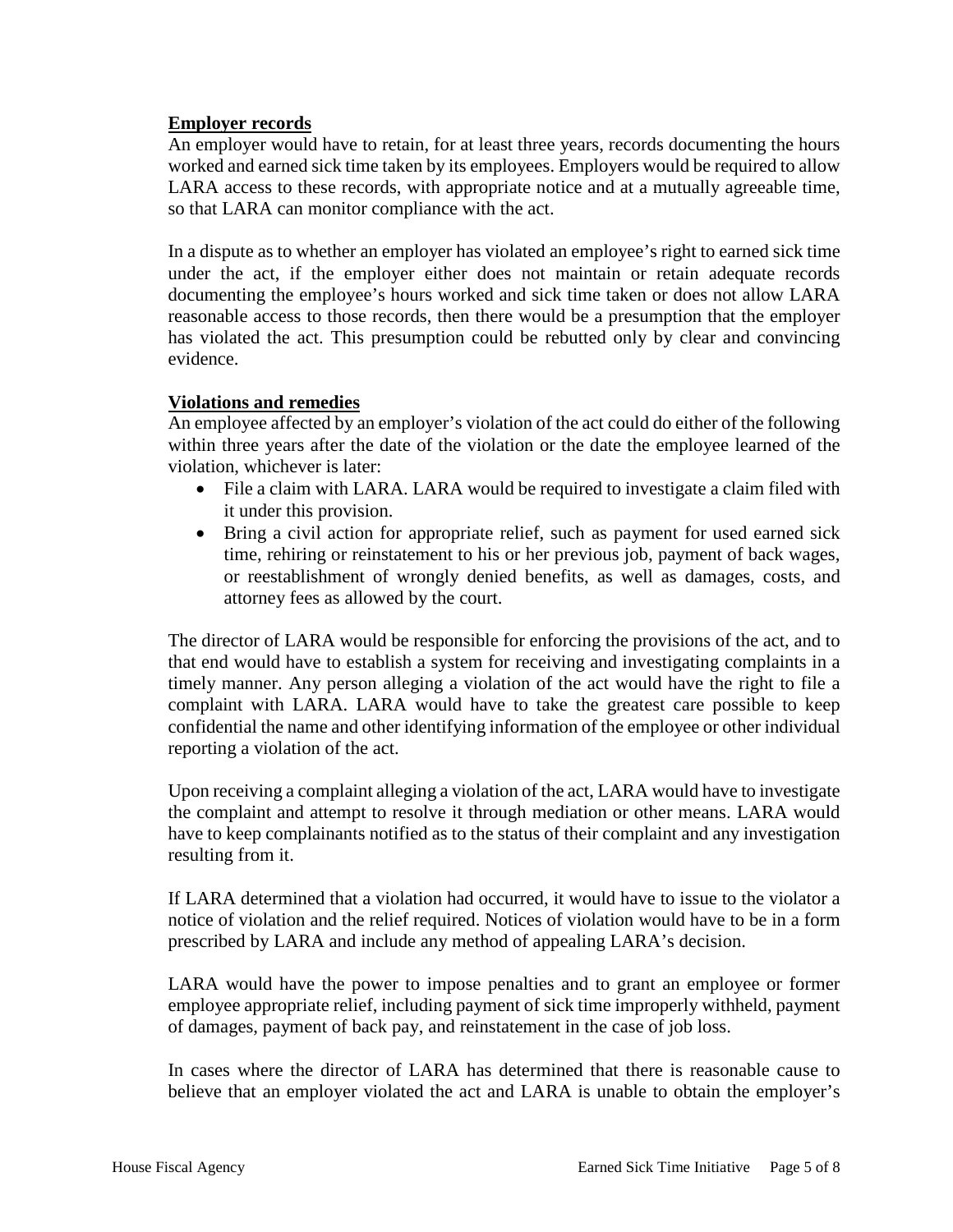voluntary compliance within a reasonable time, LARA would have to bring a civil action for appropriate relief, as described above, on behalf of the employee. LARA could investigate and file a civil action on behalf of all employees of an employer who are similarly situated at the same work site and who have not themselves brought a civil action.

An employer that failed to provide earned sick time in violation of the act or that took retaliatory personnel action against an employee or former employee would be subject to a civil fine of up to \$1,000 in addition to liability for civil remedies as described above.

## **Notices and informational outreach**

By April 1, 2019, or at the time of hiring for employees hired after that date, an employer subject to the act would have to provide to each of its employees written notice including at least all of the following:

- The amount of earned sick time required to be provided to an employee under the act.
- The terms under which earned sick time may be used.
- The dates on which the employer's year, for purposes of managing sick time, begins and ends.
- That the employer is prohibited from engaging in retaliatory personnel action against an employee for requesting or using earned sick time for which he or she is eligible.
- That the employee has the right to bring a civil action or file a complaint with LARA for any violation of the act.

The employer would also have to display a poster containing the information described above at its place of business in a conspicuous place accessible to employees.

The notice and the poster would have to be in both English and Spanish. If LARA has translated the notice or poster into another language and that language is the first language spoken by 10% or more of the employer's workforce, then the notice or poster used by that employer would have to be in that language as well.

An employer that willfully violated a notice or posting requirement described above would be subject to a civil fine of not more than \$100 for each violation.

LARA would have to create and make available to employers notices and posters that contain the information described above, in English, Spanish, and any other language that LARA determines to be appropriate.

LARA would also have to develop and implement a multilingual outreach program to inform employees, parents, and patients in this state about the availability of earned sick time under the act. The program would include distributing notices and other written material in English and in other languages to child care providers, schools, community health centers, domestic violence shelters, hospitals, elder care providers, and other health care providers.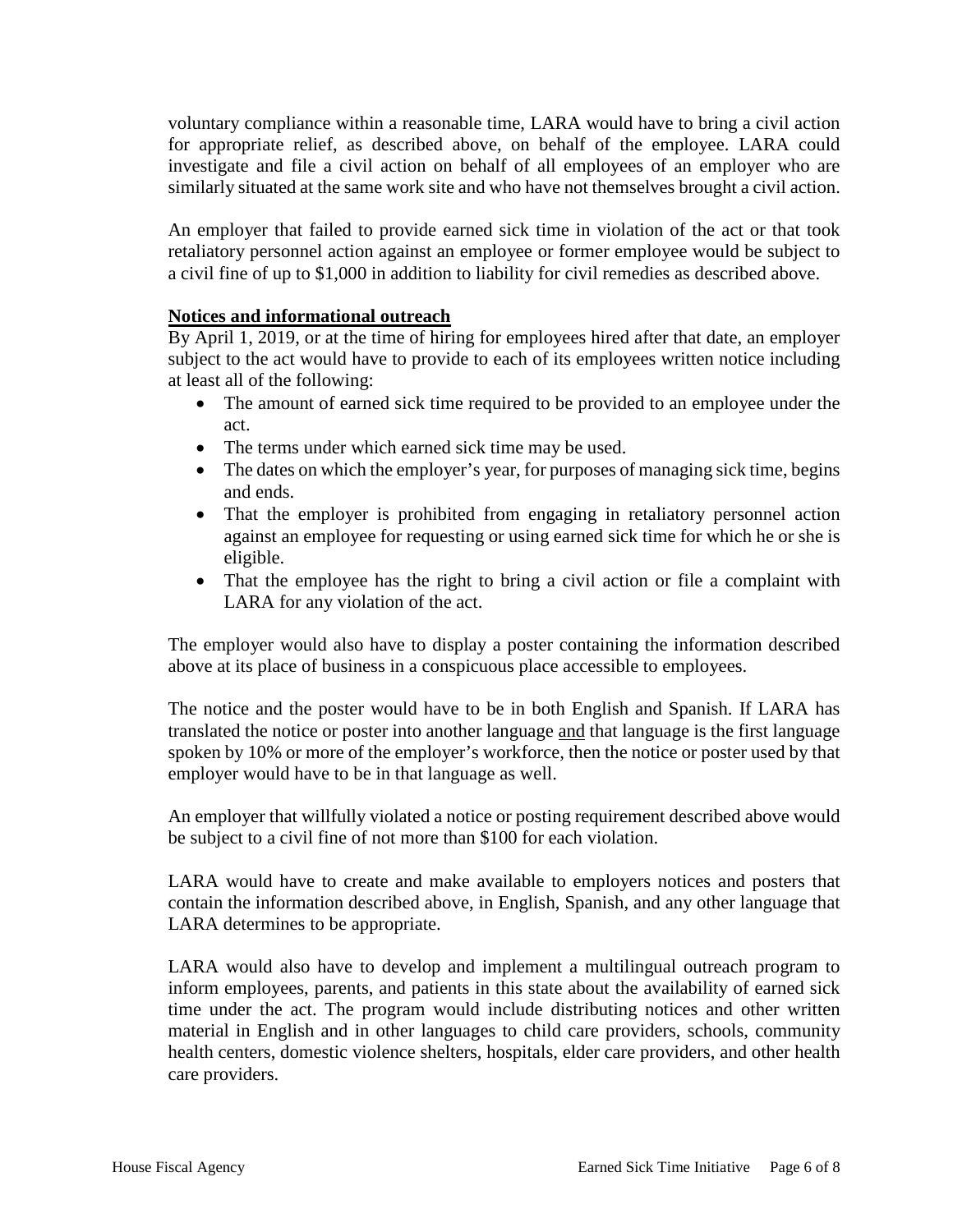### **Other provisions**

The initiative expressly states that it would not do any of the following:

- Require an employer to pay out for unused sick time when an employee leaves employment.
- Require an employer to allow sick time use for reasons beyond those required by the act.
- Prohibit an employer from providing more sick time, or more permissible reasons for its use, than required by the act.
- Prohibit an employer from establishing a policy that allows employees to donate sick time to one another.

The initiative stipulates that its provisions would be minimal requirements regarding earned sick time; it would not preempt, limit, or affect the applicability of another law, regulation, or policy that provides for greater accrual or use of time off work or that extends other protections to employees.

The initiative stipulates that it would not diminish any rights provided to an employee under a collective bargaining agreement and does not preempt or override the terms of a collective bargaining agreement in effect prior to the effective date of the act. For an employer whose employees are covered by a collective bargaining agreement in effect on the effective date of the act, the act would apply beginning on the stated expiration date in the collective bargaining agreement, regardless of whether the agreement says that it continues in force until some future date or event or the execution of a new collective bargaining agreement.

The director of LARA, or his or her designee, could promulgate rules as necessary to administer the act.

# *FISCAL IMPACT:*

The initiative would create additional state costs and could increase costs for local units of government to the extent that their leave time benefits do not meet the proposed requirements.

Under the initiative, LARA would have several responsibilities related to the administration of the Earned Sick Time Act, causing an increase in costs of indeterminate magnitude. LARA would be responsible for overseeing employer compliance with the act, which would involve several distinct but interrelated tasks. Based on the scope of the initiative, it is probable that LARA would require additional staff to fulfill its obligations. It is unclear how additional costs associated with this initiative would be supported.

LARA would have to establish a system for receiving complaints regarding noncompliance and subsequently investigate and attempt to resolve such complaints via mediation between the complainant and the subject of the complaint. Throughout this process, LARA would be responsible for communicating with parties involved in complaints, specifically notifying complainants of their complaint status and any subsequent investigations and